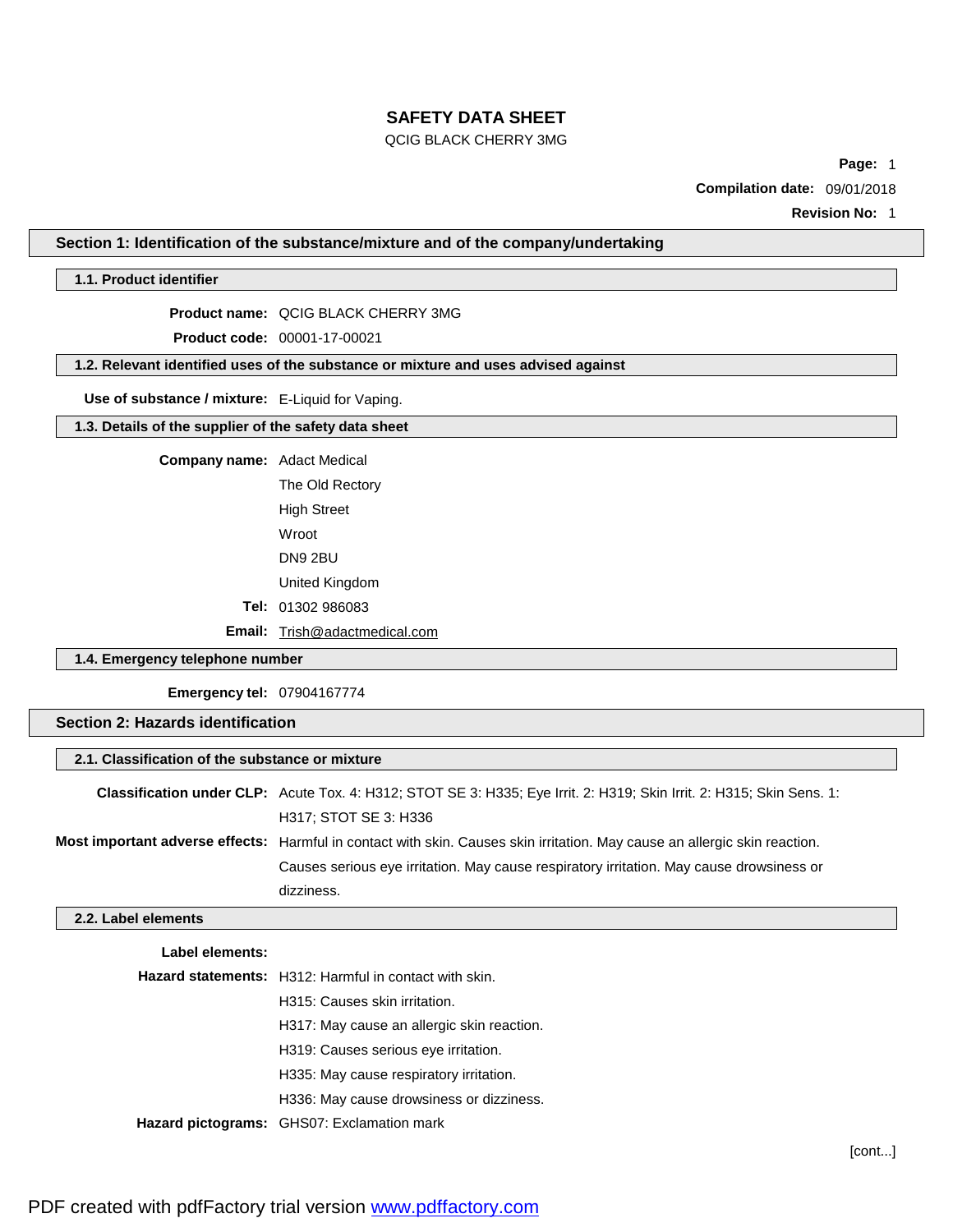QCIG BLACK CHERRY 3MG



| <b>Signal words: Warning</b> |                                                                                                            |
|------------------------------|------------------------------------------------------------------------------------------------------------|
|                              | Precautionary statements: P280: Wear protective gloves/protective clothing/eye protection/face protection. |
|                              | P302+352: IF ON SKIN: Wash with plenty of water/soap and water.                                            |
|                              | P304+340: IF INHALED: Remove person to fresh air and keep comfortable for breathing.                       |
|                              | P305+351+338: IF IN EYES: Rinse cautiously with water for several minutes. Remove                          |
|                              | contact lenses, if present and easy to do. Continue rinsing.                                               |
|                              | P321: Specific treatment (see instructions on this label).                                                 |
|                              | P361+364: Take off immediately all contaminated clothing and wash it before reuse.                         |

**2.3. Other hazards**

PBT: This product is not identified as a PBT/vPvB substance.

# **Section 3: Composition/information on ingredients**

# **3.2. Mixtures**

# **Hazardous ingredients:**

**GLYCEROL** 

| <b>EINECS</b>  | CAS           | PBT/WEL                                                         | <b>CLP Classification</b>                                                                                               | Percent  |
|----------------|---------------|-----------------------------------------------------------------|-------------------------------------------------------------------------------------------------------------------------|----------|
| 200-289-5      | $56 - 81 - 5$ |                                                                 | Skin Irrit. 2: H315; Eye Irrit. 2: H319;<br>STOT SE 3: H335; STOT SE 3: H336                                            | 50-70%   |
|                |               | PROPYLENE GLYCOL - REACH registered number(s): 01-2119456809-23 |                                                                                                                         |          |
| 200-338-0      | $57-55-6$     |                                                                 | Acute Tox. 4: H332; Skin Irrit. 2: H315;<br>Eye Irrit. 2: H319; Skin Sens. 1: H317;<br>STOT SE 3: H335; STOT SE 3: H336 | 10-30%   |
| <b>ETHANOL</b> |               |                                                                 |                                                                                                                         |          |
|                |               |                                                                 |                                                                                                                         | $\cdots$ |

| 200-578-6      | 64-17-5 | Substance with a Community<br>l workplace exposure limit. | Flam. Lig. 2: H225 | 1-10% |  |  |
|----------------|---------|-----------------------------------------------------------|--------------------|-------|--|--|
| NICOTINE (ISO) |         |                                                           |                    |       |  |  |

#### 200-193-3 54-11-5 - Acute Tox. 1: H310; Acute Tox. 3: H301; Aquatic Chronic 2: H411  $1%$

# **Section 4: First aid measures**

# **4.1. Description of first aid measures**

**Skin contact:** Remove all contaminated clothes and footwear immediately unless stuck to skin.

Drench the affected skin with running water for 10 minutes or longer if substance is still on skin. Consult a doctor.

**Eye contact:** Bathe the eye with running water for 15 minutes. Consult a doctor.

**Page:** 2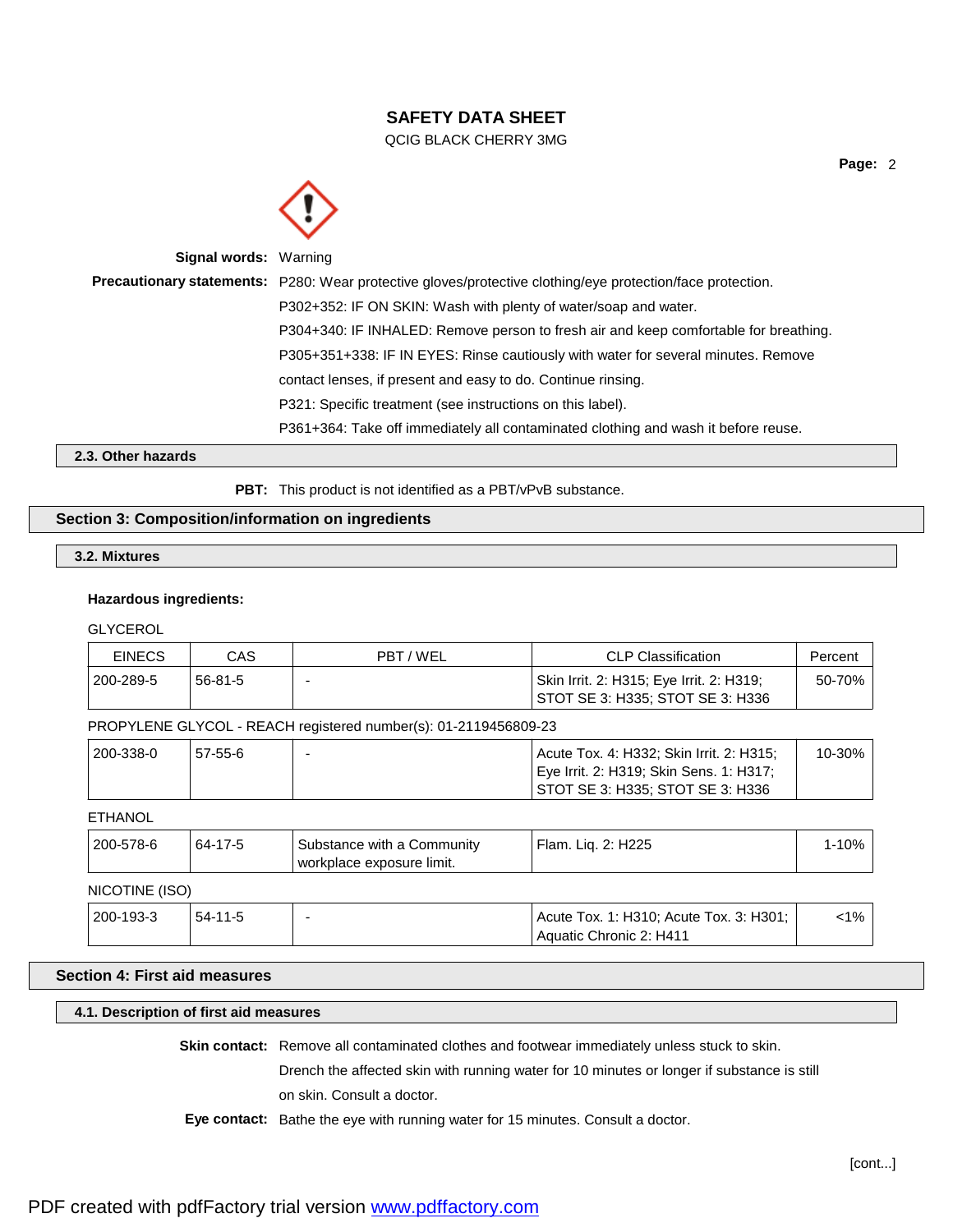### QCIG BLACK CHERRY 3MG

**Ingestion:** Wash out mouth with water. Do not induce vomiting. If conscious, give half a litre of water to drink immediately. Consult a doctor.

**Inhalation:** Remove casualty from exposure ensuring one's own safety whilst doing so. Consult a doctor.

#### **4.2. Most important symptoms and effects, both acute and delayed**

**Skin contact:** There may be irritation and redness at the site of contact.

**Eye contact:** There may be pain and redness. The eyes may water profusely.

**Ingestion:** There may be soreness and redness of the mouth and throat. There may be difficulty swallowing. Nausea and stomach pain may occur.

**Inhalation:** There may be irritation of the throat with a feeling of tightness in the chest.

**Delayed / immediate effects:** Immediate effects can be expected after short-term exposure.

#### **4.3. Indication of any immediate medical attention and special treatment needed**

**Immediate / special treatment:** Not applicable.

# **Section 5: Fire-fighting measures**

#### **5.1. Extinguishing media**

**Extinguishing media:** Suitable extinguishing media for the surrounding fire should be used. Use water spray to cool containers.

### **5.2. Special hazards arising from the substance or mixture**

**Exposure hazards:** In combustion emits toxic fumes.

### **5.3. Advice for fire-fighters**

**Advice for fire-fighters:** Wear self-contained breathing apparatus. Wear protective clothing to prevent contact

with skin and eyes.

## **Section 6: Accidental release measures**

**6.1. Personal precautions, protective equipment and emergency procedures**

**Personal precautions:** Refer to section 8 of SDS for personal protection details. Mark out the contaminated area with signs and prevent access to unauthorised personnel. Turn leaking containers leak-side up to prevent the escape of liquid.

#### **6.2. Environmental precautions**

**Environmental precautions:** Do not discharge into drains or rivers. Contain the spillage using bunding.

### **6.3. Methods and material for containment and cleaning up**

**Clean-up procedures:** Absorb into dry earth or sand. Transfer to a closable, labelled salvage container for disposal by an appropriate method.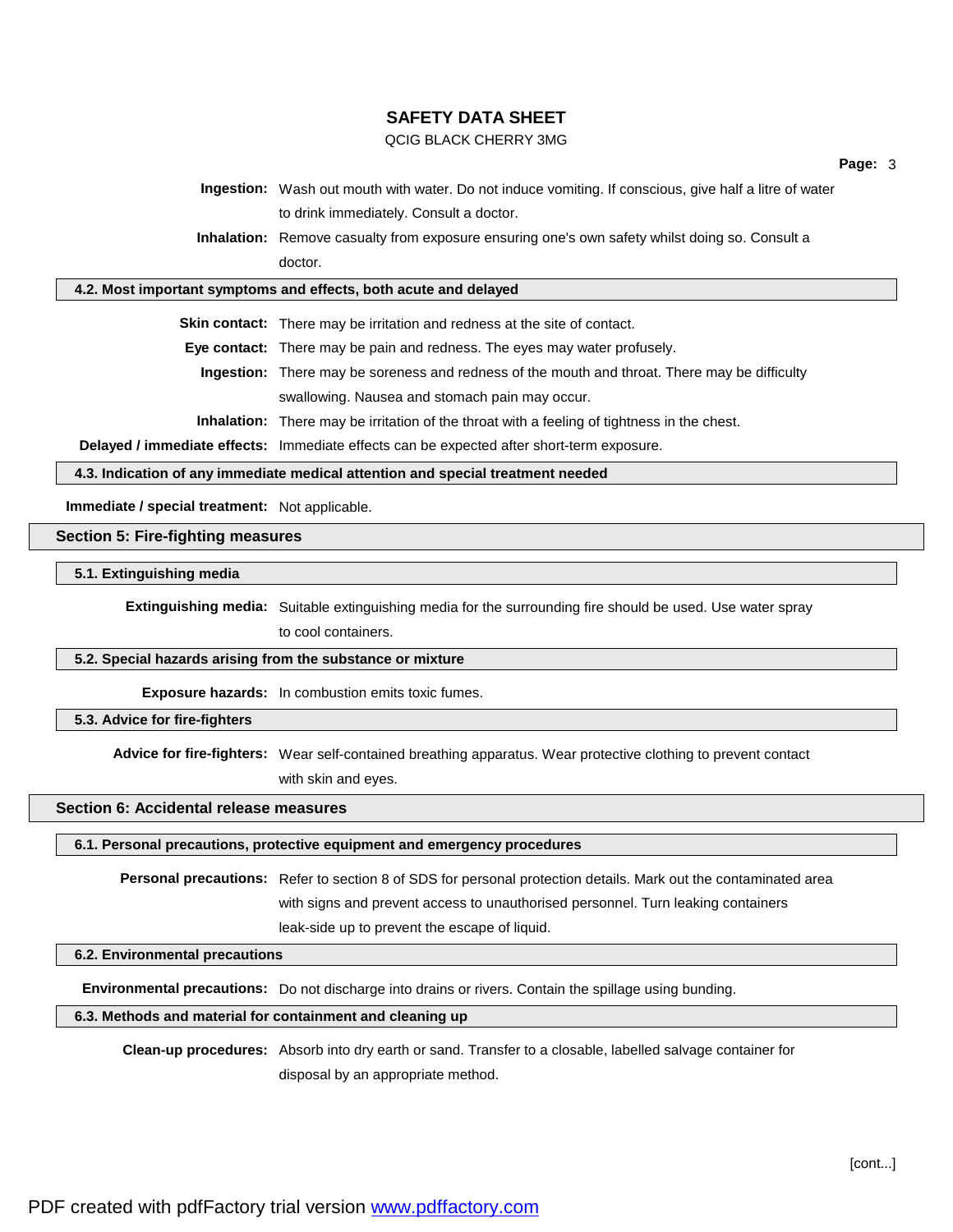### QCIG BLACK CHERRY 3MG

**Page:** 4

#### **6.4. Reference to other sections**

**Reference to other sections:** Refer to section 8 of SDS.

# **Section 7: Handling and storage**

#### **7.1. Precautions for safe handling**

**Handling requirements:** Avoid direct contact with the substance.

### **7.2. Conditions for safe storage, including any incompatibilities**

**Storage conditions:** Store in a cool, well ventilated area. Keep container tightly closed.

**7.3. Specific end use(s)**

**Specific end use(s):** No data available.

# **Section 8: Exposure controls/personal protection**

**8.1. Control parameters**

#### **Hazardous ingredients:**

#### **ETHANOL**

| Workplace exposure limits: |                       |            |              | Respirable dust          |              |  |
|----------------------------|-----------------------|------------|--------------|--------------------------|--------------|--|
|                            | State                 | 8 hour TWA | 15 min. STEL | 8 hour TWA               | 15 min. STEL |  |
|                            | UK                    | 1920 mg/m3 |              | $\overline{\phantom{0}}$ |              |  |
|                            | <b>NICOTINE (ISO)</b> |            |              |                          |              |  |

| UK | ma/m3<br>$\sim$ $\sim$ $\sim$<br>$\sim$<br>$\sim$ | $\overline{\phantom{a}}$<br>ma/ms<br>ا ا ب ا<br>$\sim$<br>. . |  |
|----|---------------------------------------------------|---------------------------------------------------------------|--|
|    |                                                   |                                                               |  |

# **DNEL/PNEC Values**

**DNEL / PNEC** No data available.

**8.2. Exposure controls**

**Respiratory protection:** Respiratory protection not required. **Hand protection:** Wear appropriate protective gloves to prevent skin exposure, as defined in EU Directive 89/686/EEC and the standard EN 374 derived from it. Gloves (Chemical and Liquid Resistant) **Eye protection:** Safety glasses with side-shields. Ensure eye bath is to hand. **Skin protection:** Impermeable protective clothing.

# **Section 9: Physical and chemical properties**

# **9.1. Information on basic physical and chemical properties**

**State:** Liquid **Colour:** Colourless **Odour:** Pleasant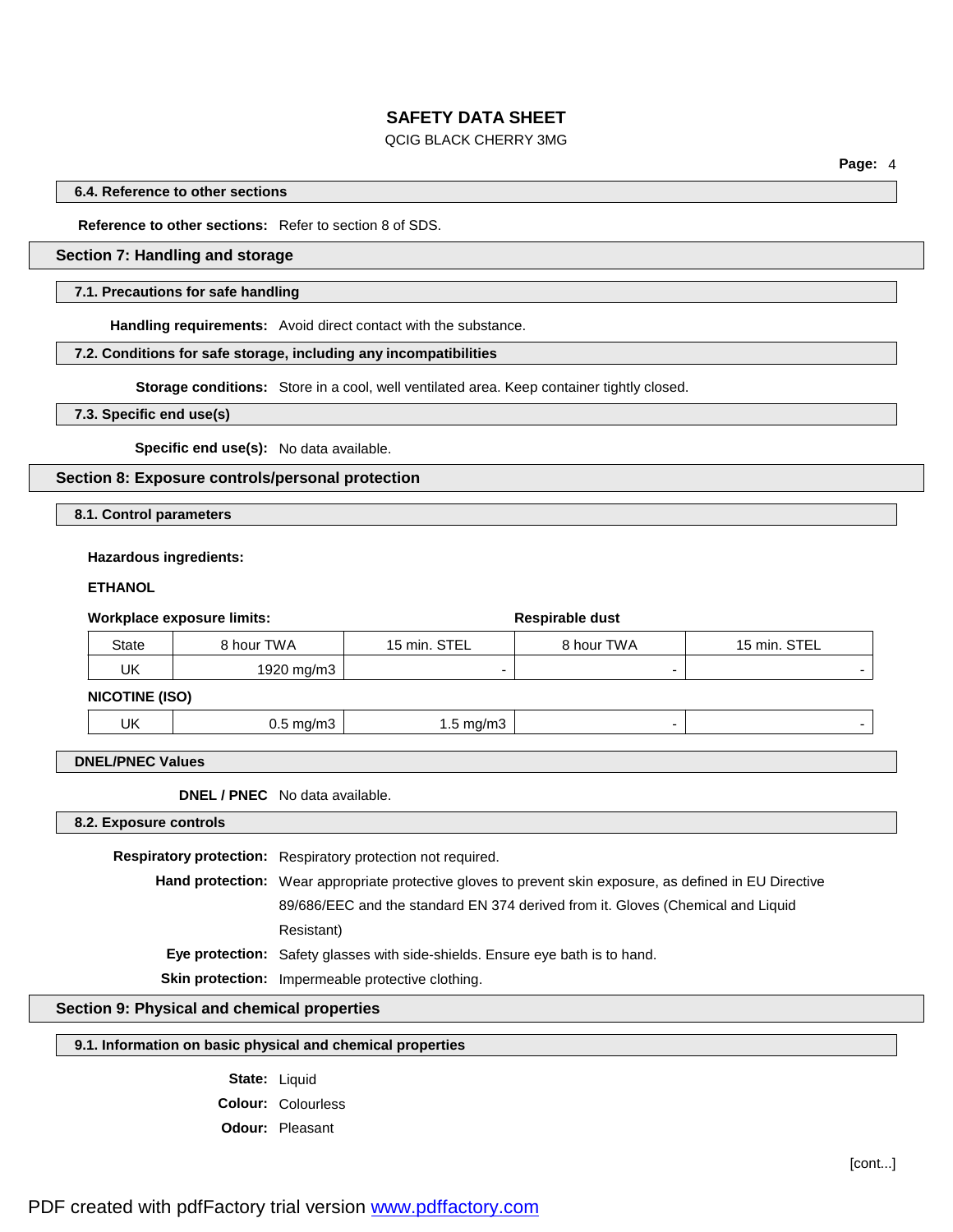QCIG BLACK CHERRY 3MG

| <b>Evaporation rate: Negligible</b>                  |                                         |                                                |                               |
|------------------------------------------------------|-----------------------------------------|------------------------------------------------|-------------------------------|
|                                                      | <b>Oxidising:</b> Not applicable.       |                                                |                               |
| <b>Solubility in water:</b> Slightly soluble         |                                         |                                                |                               |
|                                                      | Also soluble in: Most organic solvents. |                                                |                               |
|                                                      | Viscosity: Not applicable.              |                                                |                               |
| <b>Boiling point/range °C:</b> Not applicable.       |                                         | <b>Melting point/range °C:</b> Not applicable. |                               |
| <b>Flammability limits %: lower:</b> Not applicable. |                                         |                                                | <b>upper:</b> Not applicable. |
| <b>Flash point C:</b> Not applicable.                |                                         | Part.coeff. n-octanol/water: Not applicable.   |                               |
| Autoflammability°C: Not applicable.                  |                                         | Vapour pressure: Not applicable.               |                               |
| <b>Relative density:</b> Not applicable.             |                                         |                                                | <b>pH:</b> Not applicable.    |
|                                                      | VOC g/l: Not applicable.                |                                                |                               |

**9.2. Other information**

**Other information:** No data available.

### **Section 10: Stability and reactivity**

**10.1. Reactivity**

**Reactivity:** Stable under recommended transport or storage conditions.

### **10.2. Chemical stability**

**Chemical stability:** Stable under normal conditions.

# **10.3. Possibility of hazardous reactions**

**Hazardous reactions:** Hazardous reactions will not occur under normal transport or storage conditions.

Decomposition may occur on exposure to conditions or materials listed below.

**10.4. Conditions to avoid**

**Conditions to avoid:** Heat.

**10.5. Incompatible materials**

**Materials to avoid:** Strong oxidising agents. Strong acids.

**10.6. Hazardous decomposition products**

**Haz. decomp. products:** In combustion emits toxic fumes.

#### **Section 11: Toxicological information**

**11.1. Information on toxicological effects**

**Hazardous ingredients:**

[cont...]

**Page:** 5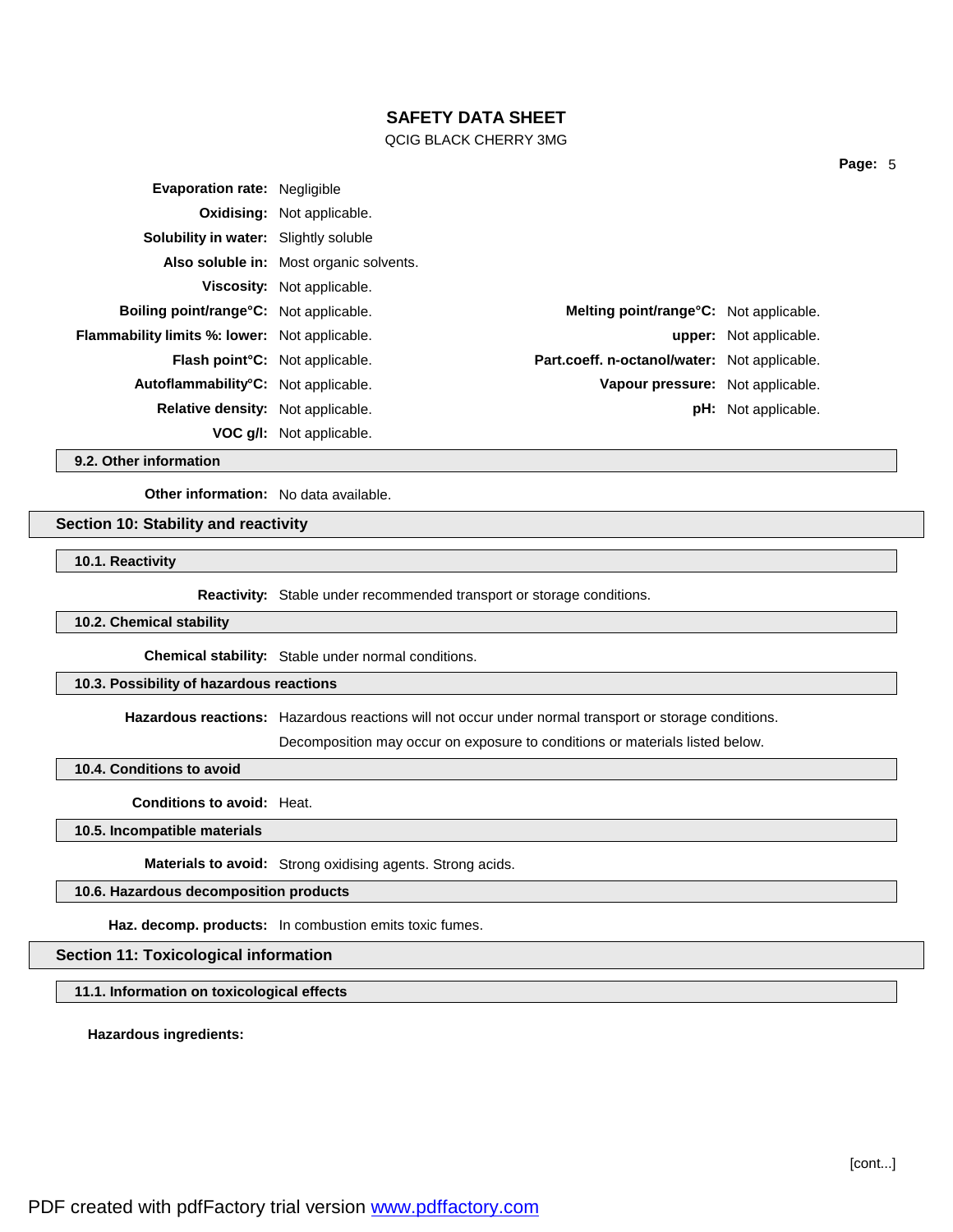# QCIG BLACK CHERRY 3MG

**Page:** 6

# **PROPYLENE GLYCOL**

| <b>IVN</b>       | <b>RAT</b> | LD50 | 6423 | mg/kg |
|------------------|------------|------|------|-------|
| ORL <sup>1</sup> | <b>MUS</b> | LD50 | 22   | gm/kg |
| ORL              | <b>RAT</b> | LD50 | 20   | gm/kg |

## **ETHANOL**

| <b>IVN</b> | <b>RAT</b> | LD50 | 1440 | mg/kg         |
|------------|------------|------|------|---------------|
| ORL        | <b>MUS</b> | LD50 | 3450 | $\vert$ mg/kg |
| ' ORL      | RAT        | LD50 | 7060 | mg/kg         |

# **NICOTINE (ISO)**

| ORL        | <b>MUS</b> | LD50 | 260 | µg/kg |
|------------|------------|------|-----|-------|
| ORL        | <b>RAT</b> | LD50 | 50  | mg/kg |
| <b>SKN</b> | <b>RAT</b> | LD50 | 140 | mg/kg |

### **Relevant hazards for product:**

| Hazard                         | Route      | Basis                 |
|--------------------------------|------------|-----------------------|
| Acute toxicity (ac. tox. 4)    | <b>DRM</b> | Hazardous: calculated |
| Skin corrosion/irritation      | <b>DRM</b> | Hazardous: calculated |
| Serious eye damage/irritation  | OPT        | Hazardous: calculated |
| Respiratory/skin sensitisation | <b>DRM</b> | Hazardous: calculated |
| STOT-single exposure           | <b>INH</b> | Hazardous: calculated |

#### **Symptoms / routes of exposure**

**Skin contact:** There may be irritation and redness at the site of contact.

**Eye contact:** There may be pain and redness. The eyes may water profusely.

**Ingestion:** There may be soreness and redness of the mouth and throat. There may be difficulty swallowing. Nausea and stomach pain may occur.

**Inhalation:** There may be irritation of the throat with a feeling of tightness in the chest.

**Delayed / immediate effects:** Immediate effects can be expected after short-term exposure.

# **Section 12: Ecological information**

**12.1. Toxicity**

**Ecotoxicity values:** No data available.

**12.2. Persistence and degradability**

**Persistence and degradability:** Biodegradable.

# **12.3. Bioaccumulative potential**

**Bioaccumulative potential:** No bioaccumulation potential.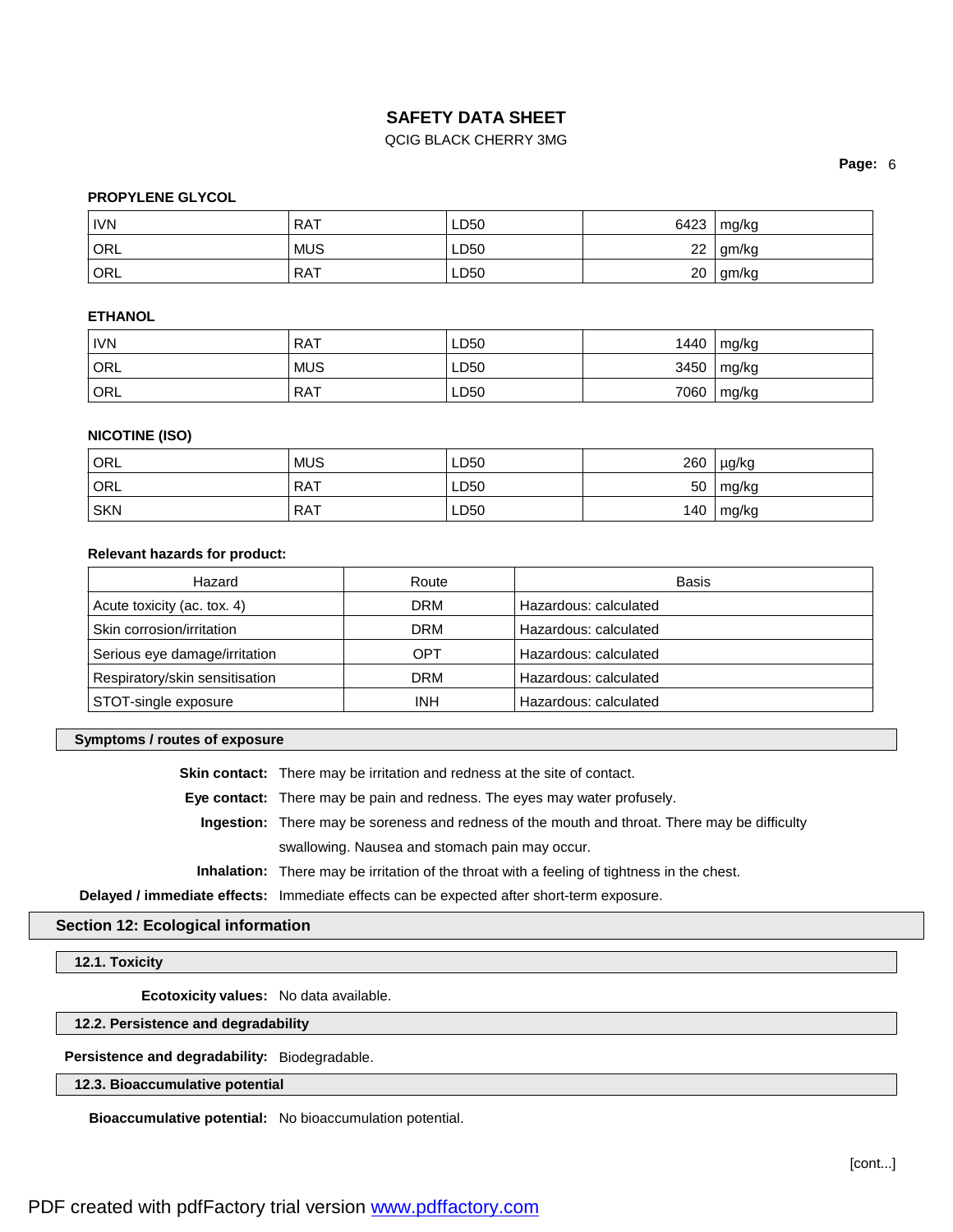### QCIG BLACK CHERRY 3MG

#### **12.4. Mobility in soil**

**Mobility:** Readily absorbed into soil.

# **12.5. Results of PBT and vPvB assessment**

**PBT identification:** This product is not identified as a PBT/vPvB substance.

### **12.6. Other adverse effects**

**Other adverse effects:** Negligible ecotoxicity.

### **Section 13: Disposal considerations**

**13.1. Waste treatment methods**

**Disposal operations:** Transfer to a suitable container and arrange for collection by specialised disposal

company.

**NB:** The user's attention is drawn to the possible existence of regional or national regulations regarding disposal.

### **Section 14: Transport information**

**14.1. UN number**

**UN number:** UN3144

**14.2. UN proper shipping name**

**Shipping name:** NICOTINE PREPARATION, LIQUID, N.O.S.

**14.3. Transport hazard class(es)**

**Transport class:** 6.1

**14.4. Packing group**

**Packing group:** III

**14.5. Environmental hazards**

**Environmentally hazardous:** No **Marine Marine Marine** pollutant: No **Marine Marine** pollutant: No

**14.6. Special precautions for user**

**Special precautions:** No special precautions.

**Tunnel code:** E

**Transport category:** 2

**Section 15: Regulatory information**

**15.1. Safety, health and environmental regulations/legislation specific for the substance or mixture**

**Specific regulations:** Not applicable.